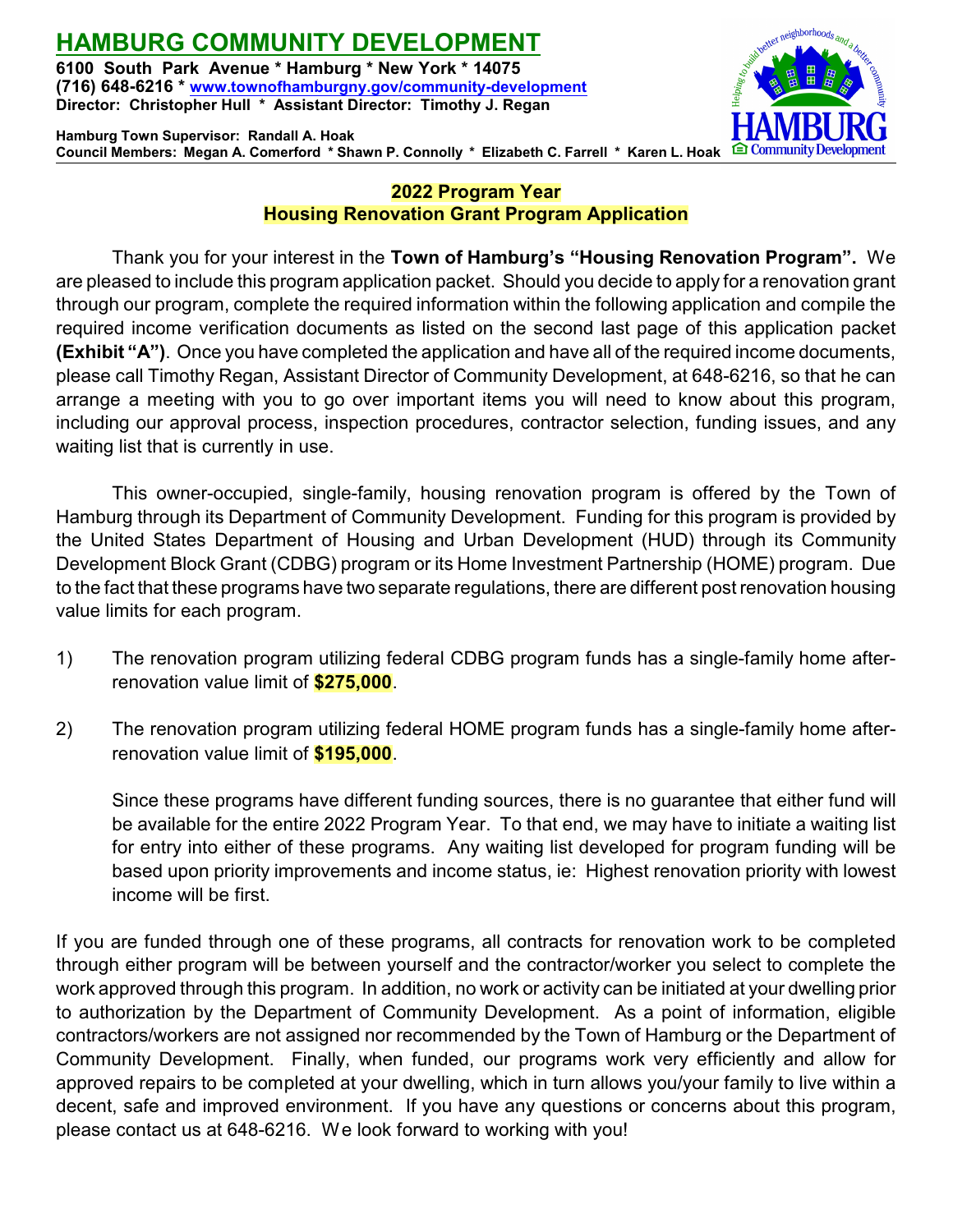# **HAMBURG COMMUNITY DEVELOPMENT**

**6100 South Park Avenue \* Hamburg \* New York \* 14075 (716) 648-6216 \* [www.townofhamburgny.gov/community-development](http://www.townofhamburgny.com/cdbg) Director: Christopher Hull \* Assistant Director: Timothy J. Regan**



**Hamburg Town Supervisor: Randall A. Hoak Council Members: Megan A. Comerford \* Shawn P. Connolly \* Elizabeth C. Farrell \* Karen L. Hoak**

### **Housing Renovation Program Eligible Improvements / Priorities**

## **Priority One Improvements:** (Most Crucial)

- Roof repair or replacement/Gutter and downspout repair or replacement.
- Electrical repair; Upgrading of electrical service.
- Plumbing repair or replacement.
- Furnace repair or replacement.
- Gas line/water line repair or replacement.
- Window repair or replacement.
- Exterior or Storm Door repair or replacement.
- Lead Paint Abatement/Removal

### **Priority Two Improvements:** (Secondary Improvements)

- Ceiling repair.
- Rodent, termite or vermin extermination.
- Others as approved by the Department of Community Development.

#### **Priority Three Improvements:** (Rarely approved)

- Siding repair or replacement (must be approved by Department of Community Development)

**Other repairs not listed above may be eligible for completion through this program if approved by the Director of Community Development and a Housing Renovation Program Inspector.**

### **Income Eligibility Schedule Housing Renovation Program as of June 15, 2022 (subject to change at any time by HUD)**

| <b>Number of Persons in Home</b> | <b>Max Income for Renovation Grant:</b>                                                                   |
|----------------------------------|-----------------------------------------------------------------------------------------------------------|
|                                  | \$49,150                                                                                                  |
|                                  | \$56,150                                                                                                  |
| -                                | $\begin{array}{ccc}\n & \bullet & \bullet & \bullet & \bullet & \bullet & \bullet & \bullet\n\end{array}$ |

| \$63,150 |
|----------|
| \$70,150 |
| \$75,800 |
| \$81,400 |
| \$87,000 |
| \$92,600 |
|          |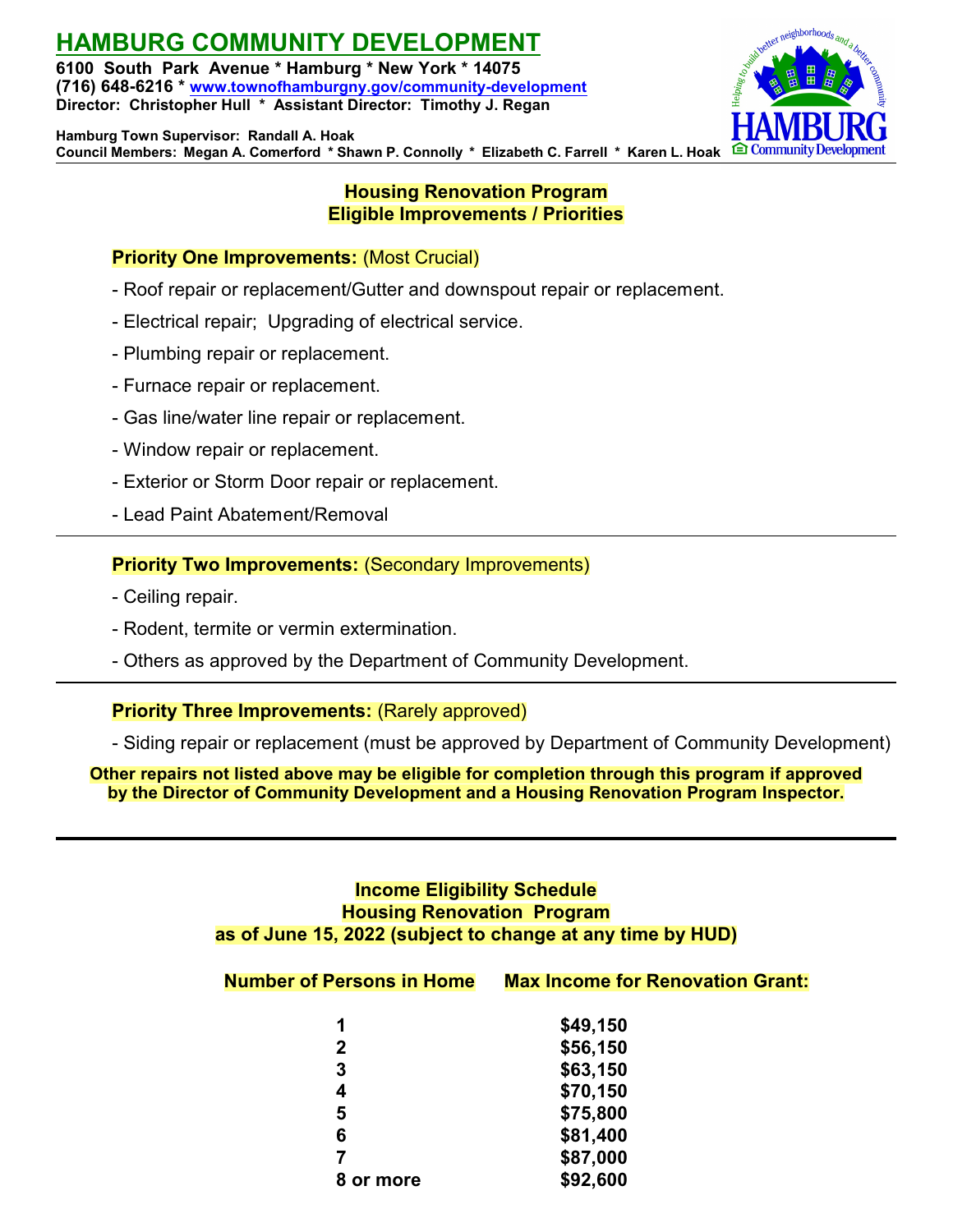



### **Town of Hamburg Department of Community Development Housing Renovation Program "Application"**

| 1) | <b>Applicant's Name(s)</b>                                         |           |        | [As on Deed or Title to Home]         |                |      |        |
|----|--------------------------------------------------------------------|-----------|--------|---------------------------------------|----------------|------|--------|
| 2) | <b>Address of Property:</b>                                        |           |        | <b>E-Mail Address:</b>                |                |      |        |
| 3) | Phone #:<br>(Home)                                                 |           | (Work) |                                       |                |      | (Cell) |
| 4) | <b>Social Security #(s) of homeowners:</b>                         |           |        | We Keep this information confidential |                |      |        |
| 5) | Name(s) and age(s) of all persons who reside at the above address: |           |        | We Keep this information confidential |                |      |        |
|    |                                                                    |           |        |                                       |                |      |        |
|    |                                                                    |           |        |                                       |                |      |        |
|    |                                                                    |           |        |                                       |                |      |        |
|    |                                                                    |           |        |                                       |                |      |        |
| 6) | Do you currently reside at this address?                           | Yes $[$ ] |        | No [                                  | $\blacksquare$ |      |        |
| 7) | How long have you owned the property?                              |           |        |                                       |                |      |        |
| 8) | Are your Town\County\School Taxes Paid to Date?                    |           |        | Yes [                                 | $\mathbf{1}$   | No [ | -1     |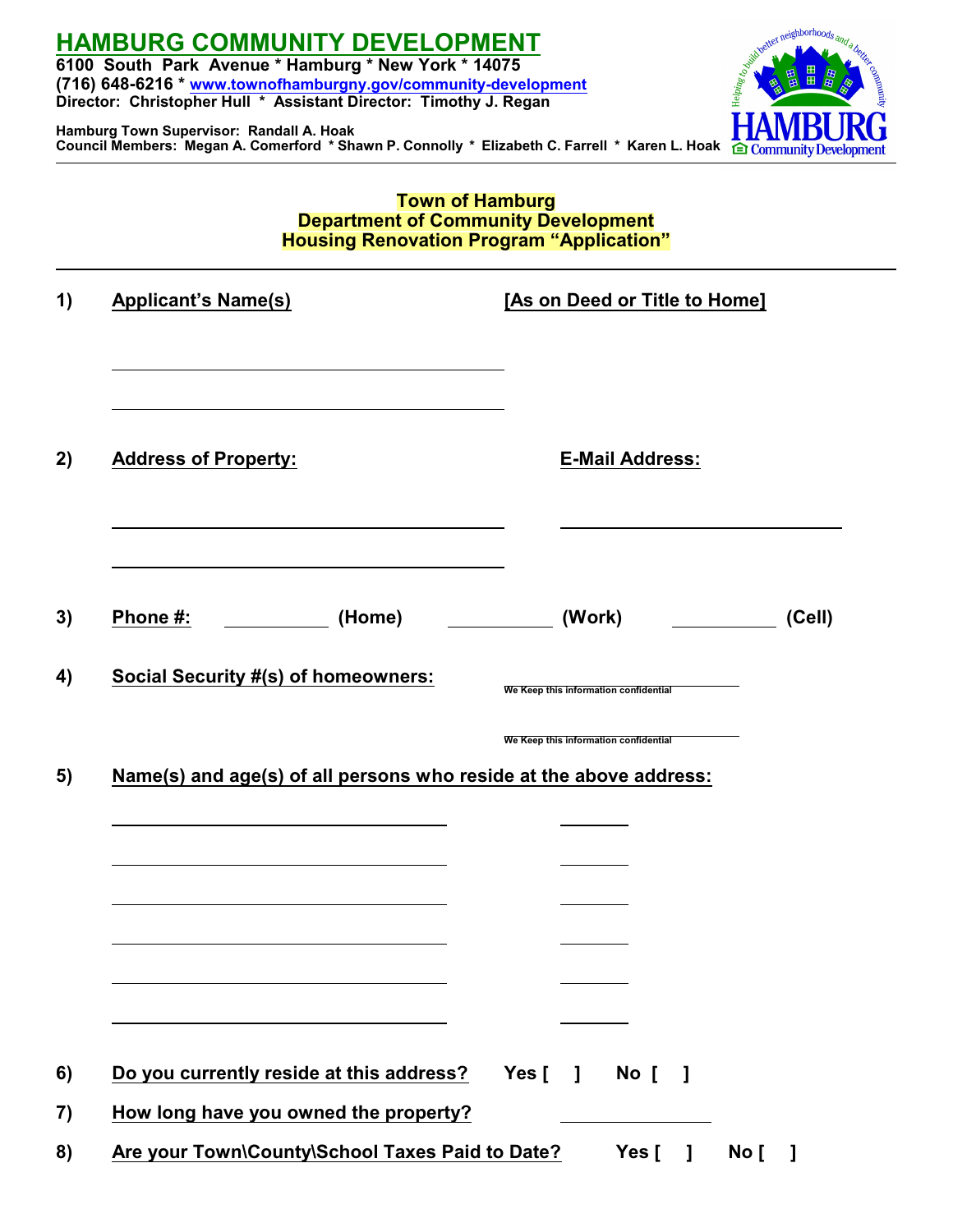|     | <b>Total Gross Monthly income for entire household:</b>                              |                                             | \$                                                                                                                     |  |
|-----|--------------------------------------------------------------------------------------|---------------------------------------------|------------------------------------------------------------------------------------------------------------------------|--|
|     |                                                                                      |                                             |                                                                                                                        |  |
|     | Home repairs completed over the past five (5) years:                                 |                                             |                                                                                                                        |  |
|     | Number of children living within the dwelling:                                       |                                             |                                                                                                                        |  |
|     |                                                                                      | <b>Confidential Financial Status Report</b> |                                                                                                                        |  |
| 12) | Total number of persons residing in dwelling:                                        |                                             |                                                                                                                        |  |
|     | See Exhibit "A" for required income documentation.                                   |                                             |                                                                                                                        |  |
| 11) | Gross annual income for entire household:                                            |                                             | Φ                                                                                                                      |  |
|     |                                                                                      |                                             |                                                                                                                        |  |
|     |                                                                                      |                                             |                                                                                                                        |  |
|     |                                                                                      |                                             |                                                                                                                        |  |
| 10) | What Renovation Improvements are you applying for? (See Eligible Improvements Page): |                                             |                                                                                                                        |  |
|     |                                                                                      |                                             | <u> 1989 - Johann Barn, amerikansk politiker (d. 1989)</u>                                                             |  |
|     | <b>Employer's Name:</b><br><b>Employer's Address:</b>                                |                                             |                                                                                                                        |  |
|     |                                                                                      |                                             | <u> 1989 - Johann Stoff, deutscher Stoffen und der Stoffen und der Stoffen und der Stoffen und der Stoffen und der</u> |  |
|     | <b>Employer's Address:</b>                                                           |                                             | <u> 1989 - Johann Barn, mars ann an t-Amhain an t-Amhain ann an t-Amhain an t-Amhain an t-Amhain an t-Amhain ann </u>  |  |
|     | <b>Employer's Name:</b>                                                              |                                             |                                                                                                                        |  |
|     | <b>Employer's Address:</b>                                                           |                                             |                                                                                                                        |  |
|     | <b>Employer's Name:</b>                                                              |                                             |                                                                                                                        |  |
| 9)  | <b>Employment Record:</b>                                                            |                                             |                                                                                                                        |  |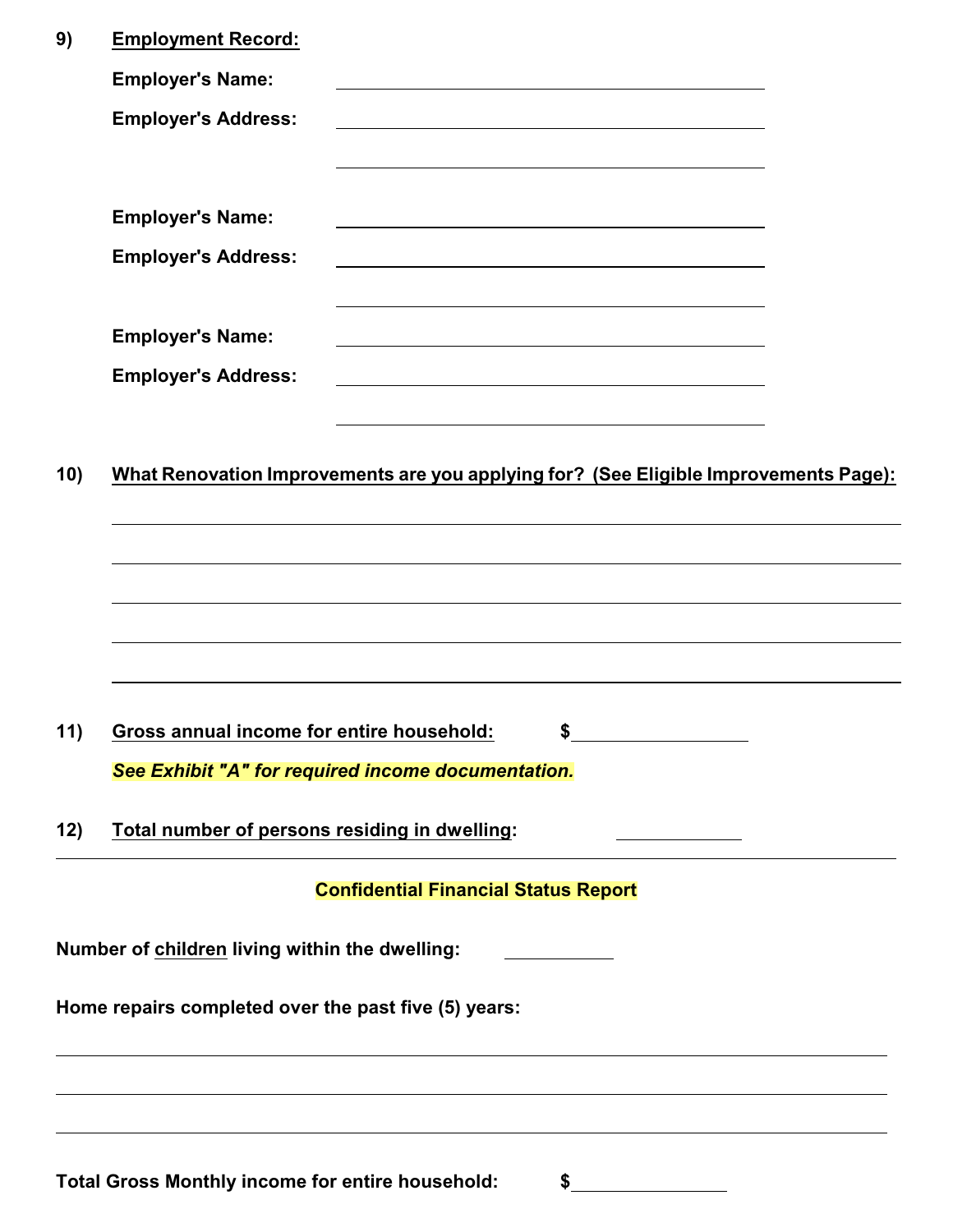# **Liabilities**

| Payment Status: [ ]Current [ ]In Default? (Number of months in default: _____) |                                                                               |                                    |                                                                                        |                                                                              |
|--------------------------------------------------------------------------------|-------------------------------------------------------------------------------|------------------------------------|----------------------------------------------------------------------------------------|------------------------------------------------------------------------------|
| Mortgagee: __________________________________                                  |                                                                               |                                    | [ ] Conventional [ ] FHA<br>[ ] VA [ ] SONYMA<br>[ ] Private                           |                                                                              |
| Mortgagee: __________________________________                                  |                                                                               |                                    | [ ] Conventional [ ] FHA<br>[ ] Loan [ ] Line of Credit<br><b>i</b> 1 Home Equity Loan |                                                                              |
| Taxes in mortgage payment? [ ] Included [ ] Not Included \$ Per Month/Year.    |                                                                               |                                    |                                                                                        |                                                                              |
| Hazard Insurance in mortgage payment?                                          |                                                                               |                                    |                                                                                        | [ ] Included [ ] Not Included \$_________ Per Month/Year.                    |
|                                                                                |                                                                               |                                    |                                                                                        | Flood Insurance: [ ] Required? If yes, \$<br>Der Month/Year [ ] Not Required |
| <b>Monthly Bills Owed:</b>                                                     |                                                                               |                                    |                                                                                        |                                                                              |
|                                                                                |                                                                               | Payee: ___________________________ | <b>Amount:</b>                                                                         | <u> 1980 - Johann Barbara, martin a</u>                                      |
|                                                                                |                                                                               | Payee: __________________________  | <b>Amount:</b>                                                                         | <u> 1990 - Johann Barbara, martin a</u>                                      |
|                                                                                |                                                                               |                                    |                                                                                        | <u> 1990 - Andrea Stationer, amerikansk politiker (</u>                      |
|                                                                                |                                                                               |                                    |                                                                                        |                                                                              |
|                                                                                | * If more space is required, use the back of this page and check this box: [] |                                    |                                                                                        |                                                                              |
| <b>Utility Bills:</b>                                                          |                                                                               |                                    |                                                                                        |                                                                              |
| Heating (Source): [ ] Gas [ ] Oil [ ] Electric                                 |                                                                               |                                    | $\sim$                                                                                 | <b>Monthly Average</b>                                                       |
| Electric:                                                                      | \$ Monthly Average                                                            |                                    |                                                                                        |                                                                              |
| <b>TV/Net:</b>                                                                 | \$ Monthly Average                                                            |                                    |                                                                                        |                                                                              |
| <b>Phone:</b>                                                                  | \$ Monthly Average                                                            |                                    |                                                                                        |                                                                              |
| Cell:                                                                          | \$ Monthly Average                                                            |                                    |                                                                                        |                                                                              |
| Others:                                                                        |                                                                               |                                    |                                                                                        | <b>Monthly Average</b>                                                       |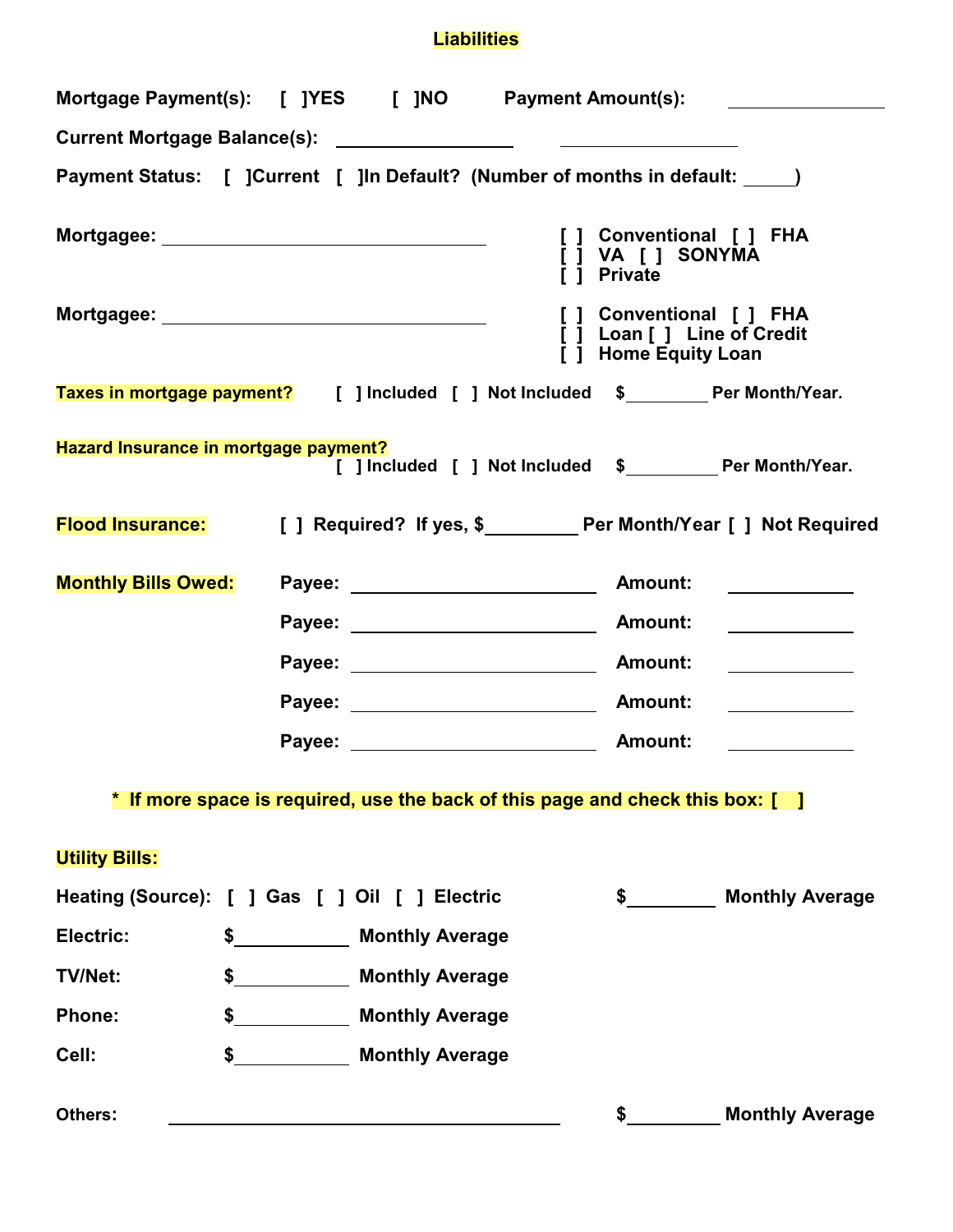

**Hamburg Town Supervisor: Randall A. Hoak Council Members: Megan A. Comerford \* Shawn P. Connolly \* Elizabeth C. Farrell \* Karen L. Hoak**

### **Town of Hamburg Housing Renovation Program - Required Certifications**

- 1) I hereby certify that I/We am/are the owner(s) and occupant(s) of the property to be included within the Town of Hamburg Housing Renovation Loan Program. To the best of my knowledge, all of the information provided above is true and accurate. I agree to cooperate with the Town of Hamburg Department of Community Development which is administering this program and to comply with their specified rules and procedures.
- 2) I understand that any contract for Renovation work paid for in whole or in part by a Housing Renovation Loan from this program will be between the contractor(s) and myself\ourselves, and that I should not sign any contract for work under this program until authorized to do so by the Department of Community Development. liability, or damage which might arise from my relationship with the contractor through this program.
- 3) The above information is true and accurate to the best of my knowledge. I am aware that Section 1001 of Title 18 of the United States code makes it a criminal offense to make willful false statements or misrepresentations to any department or agency of the United States as to matters within its jurisdiction. In addition, I also certify that all information provided in this program application and all financial information provided to the Town of Hamburg is true and accurate. If upon further review, information that was provided to the Town of Hamburg for program purposes is found to be false, I understand that criminal proceedings will be commenced.
- 4) The Town of Hamburg and the United States Department of Housing and Urban Development are NOT responsible or liable for any breach of contract, faulty workmanship, accident liability, installation, performance, workmanship, liability, or damages which might arise from my participation in this program. Upkeep of the device(s) installed through my participation with this program is my/our responsibility. My\Our signature(s) below indicates my/our understanding of this statement.
- 5) I understand that if this application is approved and I receive a grant/loan from the Town of Hamburg, a mortgage will be placed on my property by the Town of Hamburg as a condition of receiving said grant/loan. The mortgage guarantees repayment upon the sale or transfer of my property or upon death of the applicant(s). Filing fees for this mortgage will be my\our responsibility. Checks can be made payable to the "Erie County Clerk", and the amount will be disclosed prior to filing.
- 6) In addition, I understand that any contract for work to be completed at my/our home through a Town of Hamburg Housing Program is between the Contractor I/We have selected and myself/ourselves. The Town of Hamburg, the County of Erie, the State of New York or the United States Department of Housing and Urban Development and their employees and agents assume no liability or responsibility for the cost of repairing or replacing any defects and/or deficiencies, either current or arising in the future, or for any property damage or any injury, whether it be bodily or mentally of any nature resulting from my/our participation with the Town of Hamburg Housing Program pertaining to Lead Based Paint.

|                                           | Signature(s): | Date:                                                                                                                                                                                                                                                                                                                                                                                                                                                                                                                    |  |
|-------------------------------------------|---------------|--------------------------------------------------------------------------------------------------------------------------------------------------------------------------------------------------------------------------------------------------------------------------------------------------------------------------------------------------------------------------------------------------------------------------------------------------------------------------------------------------------------------------|--|
|                                           | Signature(s): | Date:                                                                                                                                                                                                                                                                                                                                                                                                                                                                                                                    |  |
| STATE OF NEW YORK)<br>COUNTY OF ERIE) SS: |               |                                                                                                                                                                                                                                                                                                                                                                                                                                                                                                                          |  |
| On the<br>personally appeared             | day of $\_\_$ | , in the year before me, the undersigned, a notary public in and for said state,<br>, personally known to me or proved to me on<br>the basis of satisfactory evidence to be the individual(s) whose name(s) is/are subscribed to the within instrument and<br>acknowledged to me that he/she/they executed the same in his/her/their capacity(ies), and that by his/her/their signature(s)<br>on the instrument, the individual(s), or the person upon behalf of which the individual(s) acted, executed the instrument. |  |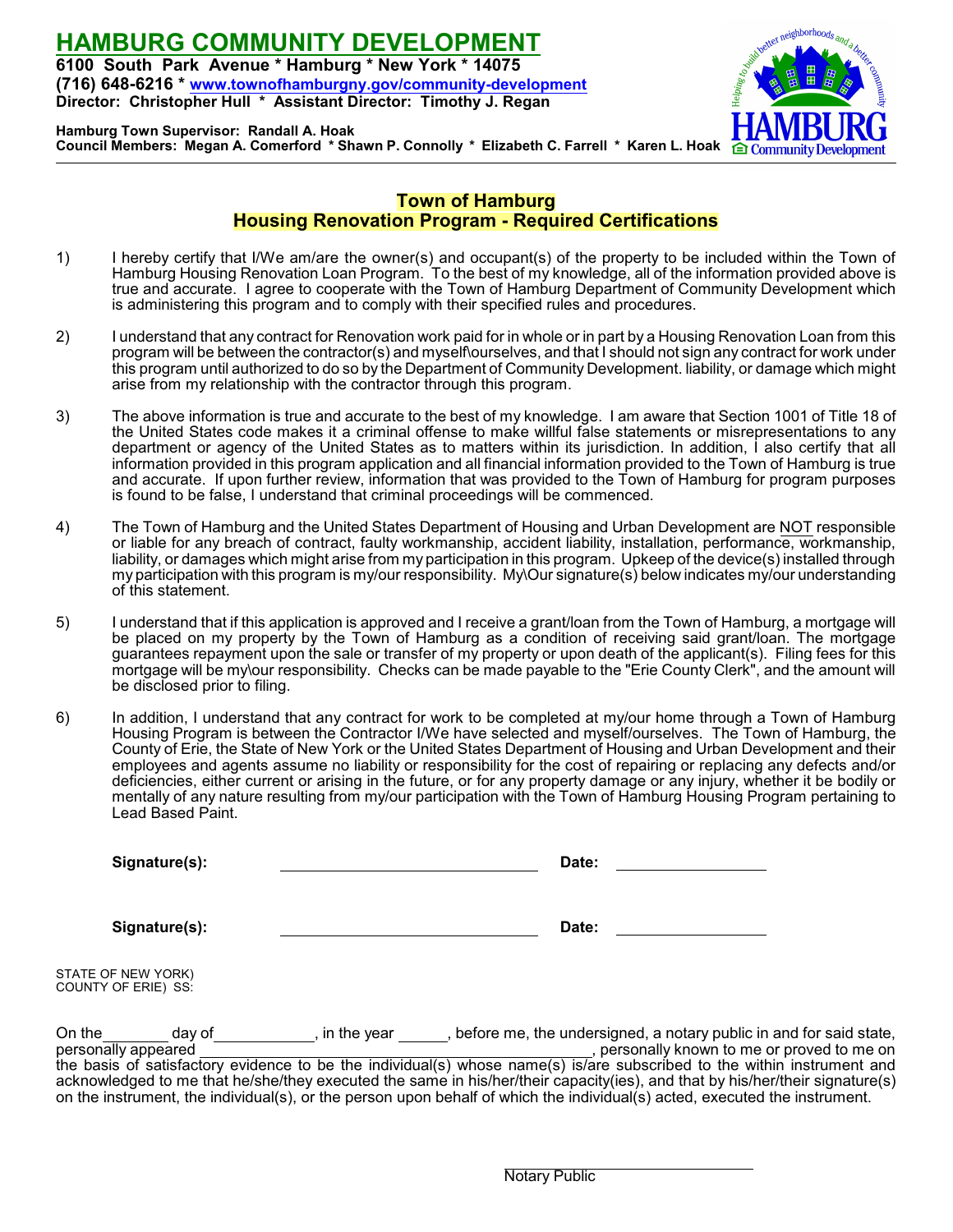

**Hamburg Town Supervisor: Randall A. Hoak Council Members: Megan A. Comerford \* Shawn P. Connolly \* Elizabeth C. Farrell \* Karen L. Hoak**

### **"AUTHORIZATION TO RECEIVE AND VERIFY CREDIT INFORMATION"**

I\We hereby consent to the sharing among you of any credit information which we obtain for the purpose of processing my\our application for the Town of Hamburg Housing Renovation Loan Program. I\We waive any rights which I\We may have to keep that information confidential so long as it is shared only among you for determining my/our eligibility to receive a Loan through this program. I\We also agree to hold harmless the Town of Hamburg from any claims for damages for use of that information in the manner provided by this waiver.

NOTICE TO APPLICANT: By signing this form, you consent to lenders sharing credit information about you to process this application.

**Signature(s):** 

**Date: Date:** 

### **"AUTHORIZATION TO RECEIVE AND VERIFY EMPLOYMENT INFORMATION"**

I\We hereby consent to the sharing among you of any employment information which we obtain for the purpose of processing my\our application for the Town of Hamburg Housing Renovation Loan Program. I\We waive any rights which I\We may have to keep that information confidential so long as it is shared only among you for determining my/our eligibility to receive a Loan through this program. I\We also agree to hold harmless the Town of Hamburg from any claims for damages for use of that information in the manner provided by this waiver.

NOTICE TO APPLICANT: By signing this form, you consent to employers sharing employment information about you to process this application.

**Signature(s):** 

Date: 2008. **Date: 2008.** Date: 2008. **Date: 2008.** Date: 2008. 2008. 2009. 2012. 2013. 2014. 2016. 2017. 2018. 2019. 2019. 2019. 2019. 2019. 2019. 2019. 2019. 2019. 2019. 2019. 2019. 2019. 2019. 2019. 2019. 2019. 2019. 20

# **"AUTHORIZATION OF INSPECTION"**

I hereby grant the **Town of Hamburg Department of Community Development** permission to inspect my property and to be on my property located at:

for the purpose of evaluating program need and for all other program procedures and purposes including the inspection for Lead Based Paint. I also agree to hold harmless the Town of Hamburg from any claims for damages resulting from such access to my property through this program.

**Signature(s):** 

**Date: Date:**